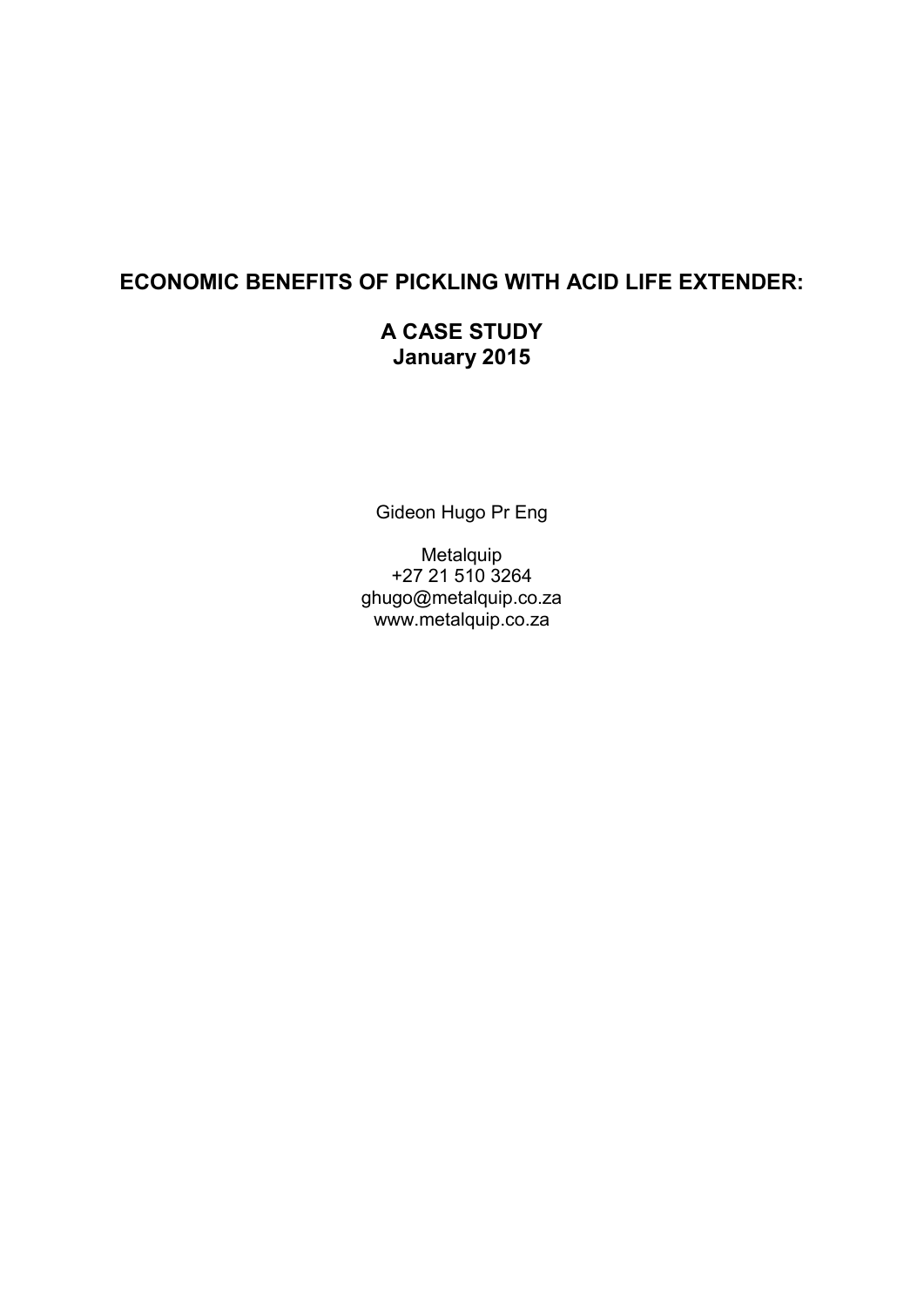## **1. ACID LIFE EXTENDER**

A proprietary chemical product, PRO-pHx Acid Life Extender, has been available in South Africa for the past five years. The product finds application in acid pickles used in the metal finishing industry. Processes like hot dip galvanizing, wire galvanizing, anodizing, electro-polishing and electroplating can benefit from its use.

The product is added to an acid pickle bath, preferably a newly made up one, in the ratio of 1% of the volume of the bath. (A Double Strength product is also available, with addition of 0.5%) Any further concentrated acid additions, to maintain the acid concentration, must also contain 1% Acid Life Extender of the added volume.

The Acid Life Extender converts the soluble metal in the pickle bath to insoluble metal silicates that can be filtered out. The metal concentration in the pickle stabilizes and the pickle does not have to be decanted, dumped or recycled.

#### **2. FILTRATION**

To filter out the solids formed by the reaction in the pickle tank an adequately sized filtration system must be added. For smaller volumes filter units with cartridges can be used, but for larger volumes an automatic backwash plc controlled filter unit is needed. Such a filter unit can have one to four filter chambers.

The backwash cycle is initiated by a pre-set pressure, or a timer (typically 1.5h). Chambers are backwashed sequentially, with the filtration being maintained in the chamber(s) not in a backwash cycle.

At the start of a backwash cycle, the inlet to the chamber is closed, and the chamber is air purged back to the pickle tank to prevent any loss of acid. Thereafter the chamber is backwashed with mains or pumped rinse water, to waste. After the backwash cycle the chamber is again air purged, to waste, to clean out any remaining water. Thereafter the inlet valve is opened, filtration is started again, and the next chamber starts its backwash cycle. The chambers can each hold 2kg of solids.

### **3. CASE STUDY**

In January 2014 a South African company with wire galvanizing lines, each producing +/- 30 000tons/year, installed an automatic backwash filter system with 2 chambers on one line and introduced the Acid Life Extender Double Strength chemistry in the associated pickle tank.

The pickling was traditionally done with 16% regenerated HCl. Concentrations normally varied from 14 to 7% with the Fe concentration typically 7%.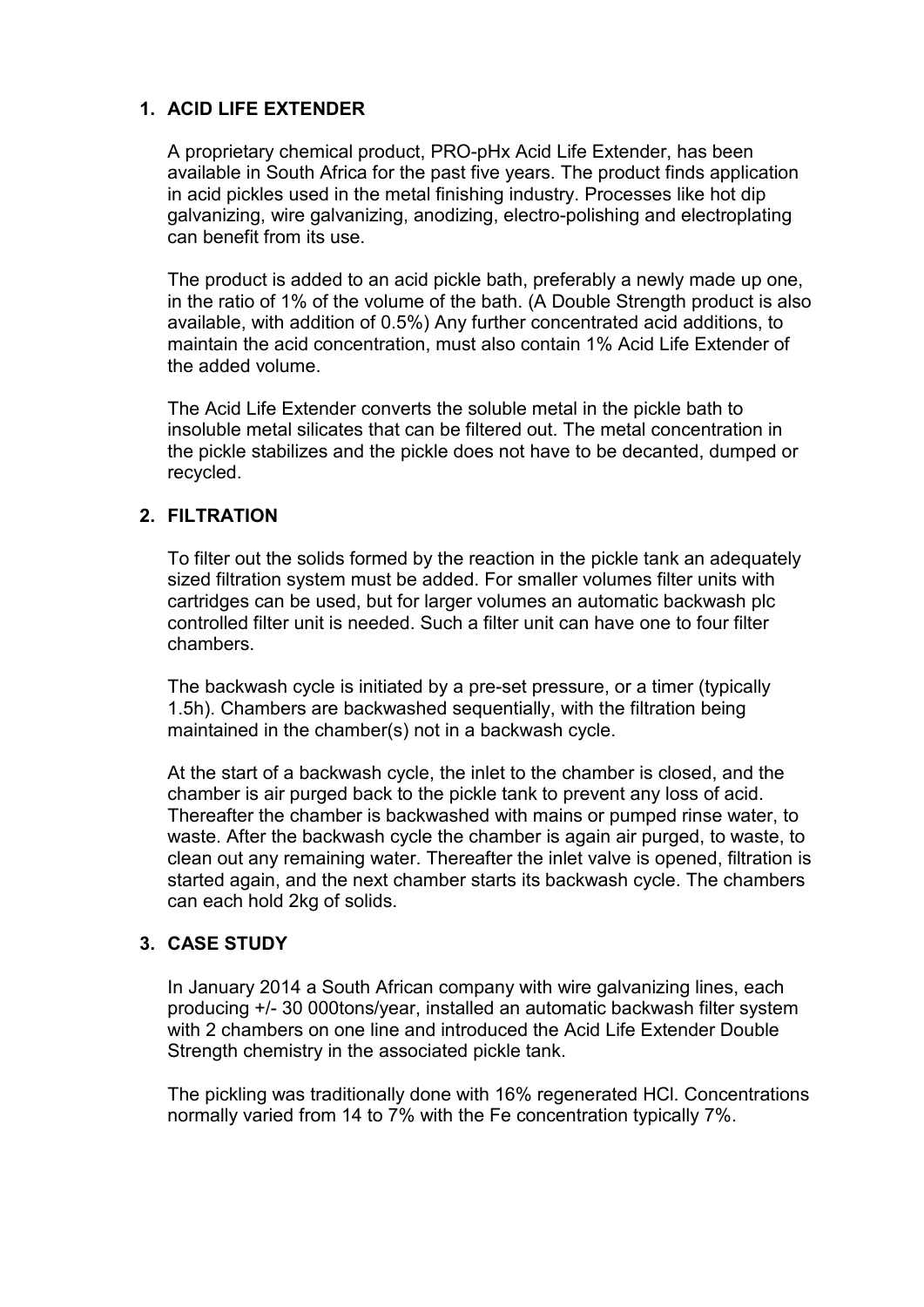With the Acid Life Extender the HCl concentration was maintained at 10% by adding 30% virgin HCl treated with Acid Life Extender. The Fe concentration stabilized at 7 to 8%.

Mains water was used for the backwash. There is no drag in to the pickle tank as the wires enter dry. It is important to have more drag out than drag in to enable acid additions without having to decant.

With the acid concentration maintained at 10%, compared to the previous average higher concentration, neutralization costs of the rinse water is reduced.

Initial problems were experienced with the filtration, caused by calcium solids in the acid pickle, coming from the calcium based wire drawing soap. The filter gradually managed to clean the acid adequately to cope with the load of metal silicates and calcium solids.

Another problem was experienced with the back wash water. Initially rinse water that normally goes to the WWT plant, was pumped for back wash cycles. However, the volumes were not adequate, and mains water had to be used for back washing. This problem is addressed below. The volume of back wash water is typically 60l per chamber per back wash.

The consumptions and operating parameters were closely monitored and compared with previous results on that line and another similar line using 16% regenerated HCl and periodic decants. The quality of pickle and galvanizing with the converted line was no different from the past.

The acid consumption on the 16% regenerated HCl line averaged at 25kg/t. This equates to 12.5kg/t 30% HCl.

The acid consumption on the 30% HCl top up line stabilized at 5.7kg/l 30% HCl.

The cost benefits were substantial and are set out below.

In the light of the economic benefits associated with using Acid Life Extender, 30% virgin acid and filtration, management decided to convert a second line to Acid Life Extender chemistry with 30% HCl top up and filtration. That line will be commissioned in April 2015.

With two lines operating on the Acid Life Extender and filtration, a rinse water buffer sump will be introduced with back wash water pumped from the buffer tank for each of the two filter units. This will introduce further savings as mains water will not be used.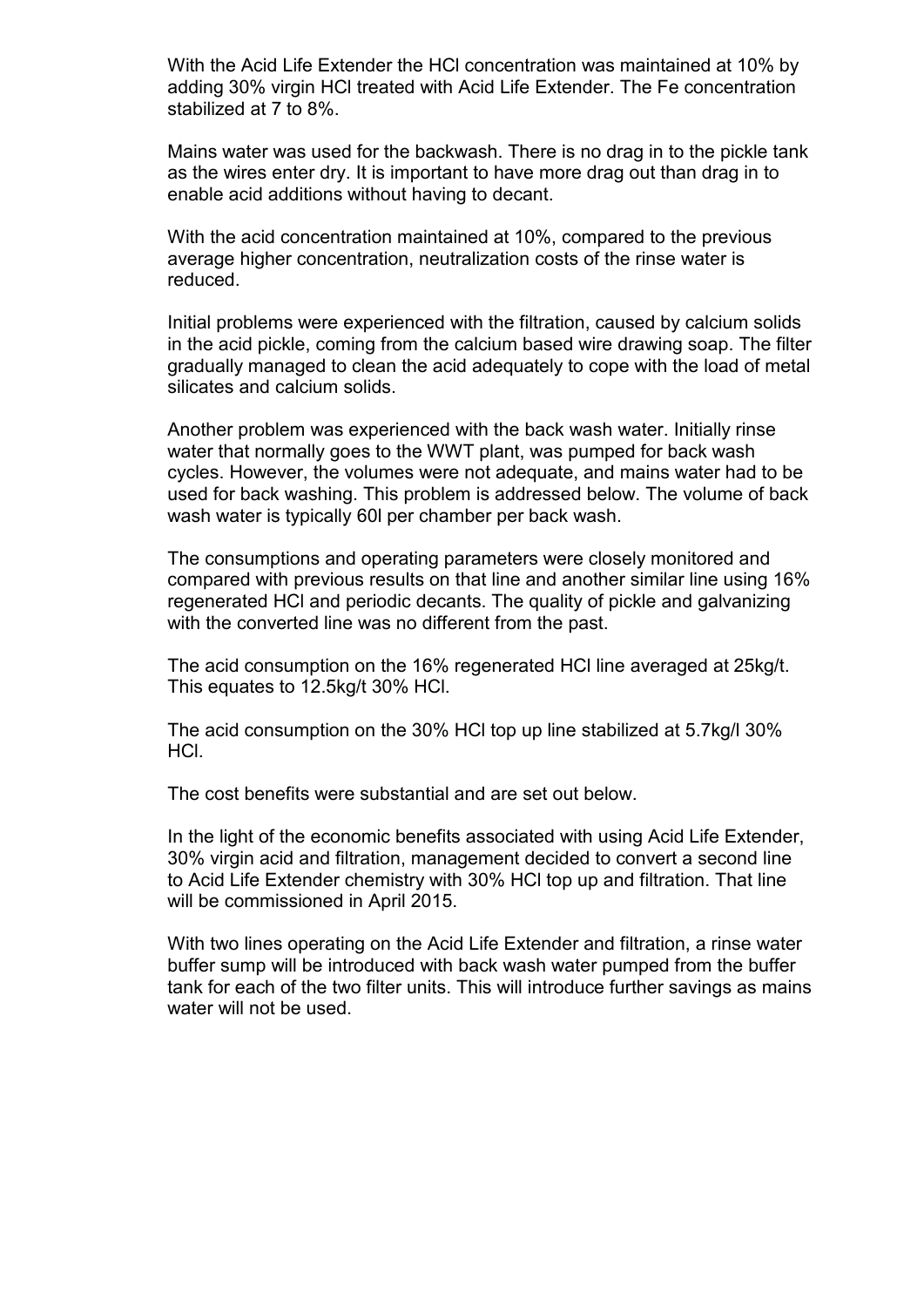### **4. FINANCIAL BENEFITS**

The figures below are based on production of 30 000tons/year/line and typical present day unit costs.

| 16% HCI consumption:<br>Cost per year @R1.80/kg: | $25$ kg/t<br>R1 350 000.00 |
|--------------------------------------------------|----------------------------|
| 30% HCI consumption:                             | $5.7$ kg/t                 |
| Cost per year @R0.75/kg:                         | R128 250.00                |
| Acid Life Extender 2X consumption:               | $0.0248$ l/t               |
| Cost per year @R350.00/I:                        | R260 400.00                |
| Electricity consumption:                         | 222kWh/week                |
| Cost per year @R0.70/kWh:                        | R7 459.20                  |
| Water consumption:                               | 20.2kl/week                |
| Cost per year @R17.77/kl:                        | R <sub>17</sub> 229.79     |
| Total cost per year with Acid Life Extender:     | R413 338.99                |
| <b>Cost Saving per year:</b>                     | R936 661.01                |
| <b>Cost Saving per month:</b>                    | R 78 055.08                |
| <b>Percentage Saving:</b>                        | 69%                        |

#### **5. INVESTMENT RECOVERY**

The capital cost associated with the introduction of the Acid Life Extender in the acid pickle and filtration, ie:

- initial Acid Life Extender make-up
- filter and pumps
- electrical connections
- pipework, tank conversions, valves, etc

can usually be paid back in 6 to 9 months.

#### **6. CONCLUSION**

- Substantial cost savings can be achieved by using Acid Life Extender, 30% HCl and filtration in the acid pickle.
- Neutralization costs are reduced by continuously pickling at a lower constant concentration.
- Storage, handling and transport of waste acid is eliminated.
- Return on investment is well within acceptable financial limits.